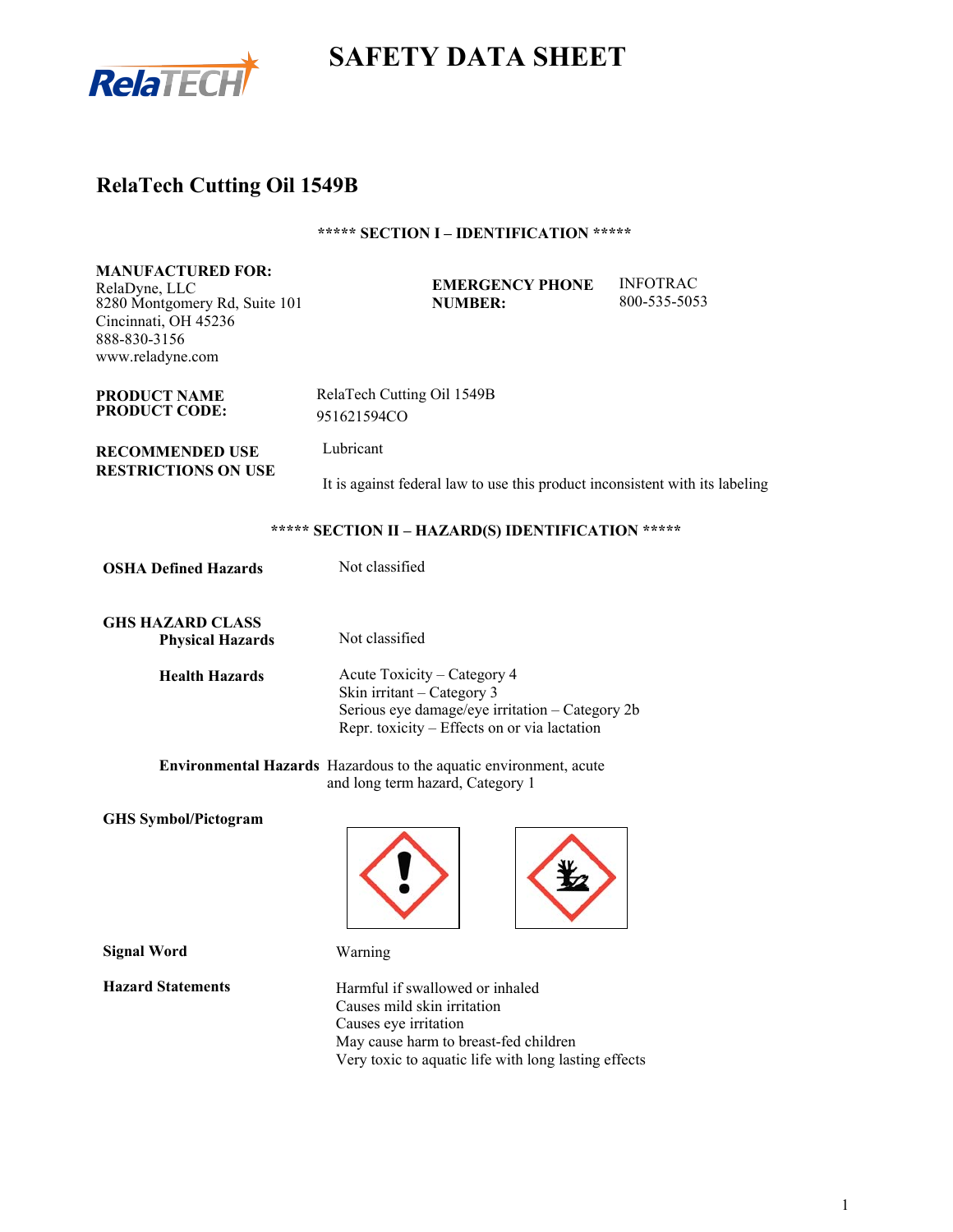## **\*\*\*\*\* SECTION II – HAZARD(S) IDENTIFICATION (continued) \*\*\*\*\***

| <b>Precautionary Statements</b> |                                                                                                                                                                                                                                                                                                                                                                                                                                                                                                                                                                                                                                                                                                                                                                         |
|---------------------------------|-------------------------------------------------------------------------------------------------------------------------------------------------------------------------------------------------------------------------------------------------------------------------------------------------------------------------------------------------------------------------------------------------------------------------------------------------------------------------------------------------------------------------------------------------------------------------------------------------------------------------------------------------------------------------------------------------------------------------------------------------------------------------|
| <b>Prevention</b>               | Keep away from heat, hot surfaces, sparks, open flames and other ignition sources.<br>Do not eat, drink or smoke when using this product<br>Use explosion-proof electrical/ventilating/lighting/equipment<br>Use only non-sparking tools<br>Avoid breathing dust, fumes, gas, mist, vapors, spray<br>Wash thoroughly after handling<br>Wear protective gloves, protective clothing, eye protection, face protection                                                                                                                                                                                                                                                                                                                                                     |
| <b>Response</b>                 | IF SWALLOWED: Immediately call a POISON CENTER/doctor/physician<br>Do not induce vomiting<br>IF ON SKIN: Wash with plenty of water<br>IF ON SKIN (or hair): Remove contaminated clothing. Rinse skin with water<br>If skin irritation occurs, get medical advice/attention<br>IF IN EYES: Rinse cautiously with water for several minutes. Remove contact<br>lenses if present and easy to do. Continue rinsing.<br>If eye irritation persists, get medical advice/attention<br>IF INHALED: Remove person to fresh air and keep comfortable for breathing<br>Call a POISON CENTER/doctor/physician if you feel unwell<br>Avoid contact during pregnancy and while nursing<br>Specific treatment (see first aid section)<br>In case of fire: Use foam, CO2, dry chemical |
| <b>Storage</b>                  | Store in a well ventilated place. Keep container closed when not in use<br>Keep cool<br>Store locked up                                                                                                                                                                                                                                                                                                                                                                                                                                                                                                                                                                                                                                                                 |
| <b>Disposal</b>                 | Dispose of contents/container in accordance with local/state/federal regulations<br>Avoid release to the environment                                                                                                                                                                                                                                                                                                                                                                                                                                                                                                                                                                                                                                                    |

## **\*\*\*\*\* SECTION III – COMPOSITION/INFORMATION ON INGREDIENTS \*\*\*\*\***

| <b>Substance</b><br>Mixture<br>$\mathbf{X}$ |                          |             |
|---------------------------------------------|--------------------------|-------------|
| Chemical Name                               | CAS#                     | $\%$        |
| Highly Refined Petroleum Oils *             | 64742-52-5<br>64742-54-7 | $90-100\%$  |
| Chloro-alkanes, C14-C16                     | 63449-39-8               | $1 - 10\%$  |
| Sulfonic Acids, Sodium Salt                 | 68608-26-4               | $10 - 15\%$ |
|                                             |                          |             |

\* Hazardous only if misted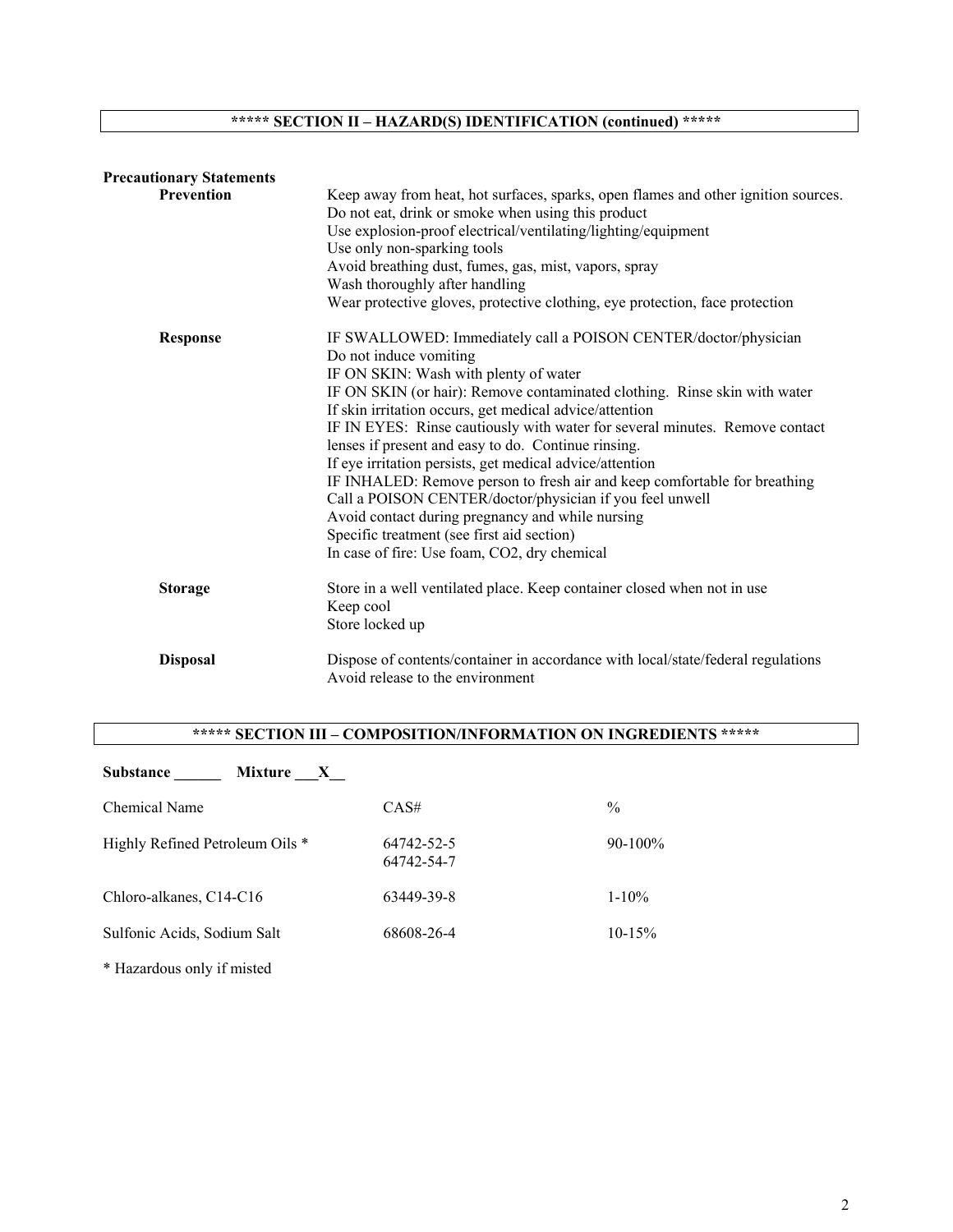#### **Description Of Necessary First Aid Measures**

#### **Eye Contact**

Immediately flush eyes with plenty of water, occasionally lifting the upper and lower eyelids. Check for and remove any contact lenses. Continue to rinse for at least 15 minutes. Get medical attention.

## **Skin Contact**

Flush contaminated skin with plenty of water. Remove contaminated clothing and shoes. Continue to rinse for at least 10 minutes. Get medical attention. Wash clothing before reuse. Clean shoes thoroughly before reuse.

#### **Inhalation**

Remove victim to fresh air and keep at rest in a position comfortable for breathing. If it is suspected gas or vapor is still present, the rescuer should wear an appropriate mask or self-contained breathing apparatus. If not breathing, if breathing is irregular or if respiratory arrest occurs, provide artificial respiration or oxygen by trained personnel. It may be dangerous to the person providing aid to give mouth to mouth resuscitation. Get medical attention. If necessary, call a poison center or physician. Maintain an open airway. Loosen tight clothing such as a collar, tie, belt or waistband.

#### **Ingestion**

Get medical attention immediately. Call a poison center or physician. Wash out mouth with water. Remove dentures if any. Remove victim to fresh air and keep at rest in a position comfortable for breathing. Aspiration hazard if swallowed. Can enter lungs and cause damage. Do not induce vomiting. If vomiting occurs, the head should be kept low so that vomit does not enter the lungs. Never give anything by mouth to an unconscious person. Maintain an open airway. Loosen tight clothing such as a collar, tie, belt or waistband.

## \*\*\*\*\* **SECTION V – FIREFIGHTING MEASURES \*\*\*\*\***

#### **Extinguishing Media**

#### **Suitable**

Foam, CO2, dry chemicals, water fog or mist.

#### **Unsuitable**

Do not use water jet.

#### **Specific Hazards**

 In a fire or if heated, a pressure increase will occur and the container may burst, with the risk of a subsequent explosion.

#### **Hazardous Decomposition Products**

Oxides of carbon, sulfur. Hydrogen chloride.

#### **Special Precautions – Fire Fighters**

Promptly isolate the scene by removing all persons from the vicinity of the incident if there is a fire. Move containers from fire area if it can be done without risk. No action shall be taken involving any personal risk or without suitable training.

#### **Special Protective Equipment – Fire Fighters**

Wear positive pressure self-contained breathing apparatus (SCBA) and full protective clothing.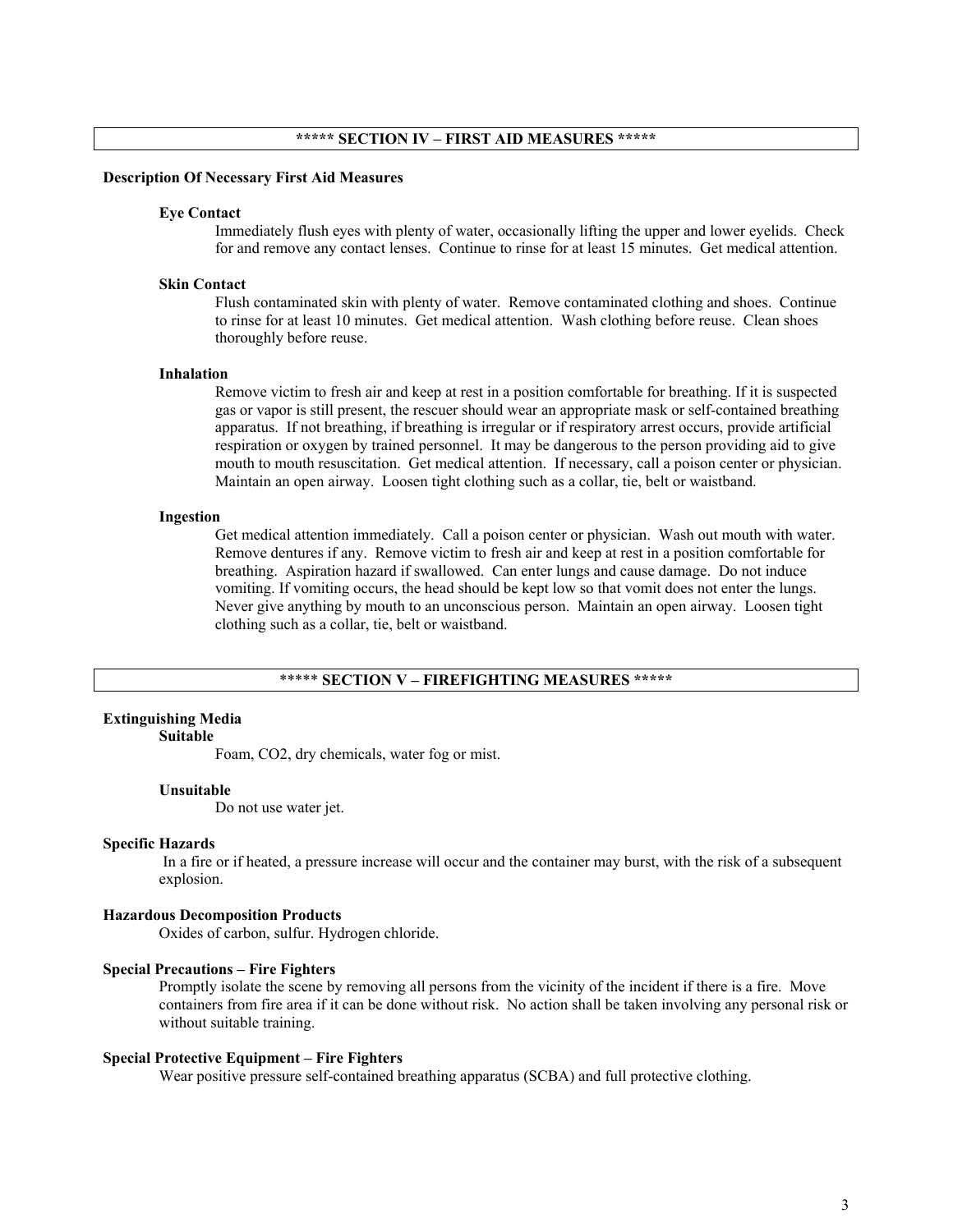## **\*\*\*\*\* SECTION VI – ACCIDENTAL RELEASE MEASURES \*\*\*\*\***

#### **Personal Precautions, Protective Equipment And Emergency Procedures**

## **For Non-Emergency Personnel**

Take no action involving personal risk without suitable training. Evacuate surrounding areas. Keep unnecessary and unprotected personnel from entering. Do not touch or walk through spilled material. Put on appropriate personal protective equipment. Floors may be slippery, use care to avoid falling.

#### **For Emergency Responders**

If specialized clothing is required to deal with the spillage, take note of any information in Section VIII on suitable and unsuitable materials. See also the information in "For Non-Emergency Personnel".

#### **Environmental Precautions**

Avoid dispersal of spilled products and runoff and contact with soil, waterways, drains and sewers. Inform the relevant authorities if the product causes environmental pollution.

## **Methods And Materials For Containment And Cleaning Up**

#### **Small Spill**

Stop leak if without risk. Eliminate ignition sources. Move containers from spill area. Absorb with an inert material and place in an appropriate waste disposal container. Dispose of via a licensed waste disposal contractor.

#### **Large Spill**

Stop leak if without risk. Eliminate ignition sources. Move containers from spill area. Prevent entry into sewers, water courses, basements or confined areas. Contain and collect spillage with noncombustible, absorbent material and place in container for disposal according to local regulations. Dispose of via a licensed waste disposal contractor.

## **\*\*\*\*\* SECTION VII – HANDLING & STORAGE \*\*\*\*\***

## **Precautions For Safe Handling Protective Measures**

Put on appropriate personal protective equipment (See Section VIII). Do not swallow. Avoid contact with eyes, skin, clothing. Avoid breathing vapor and mist. Use only with adequate ventilation. Wear appropriate respirator when ventilation is inadequate. Do not enter storage areas and confined spaces unless adequately ventilated. Keep in the original container or an approved alternative made from a compatible material, kept tightly closed when not in use. Store and use away from heat, sparks, open flame or any other ignition source. Use explosion proof electrical (ventilating, lighting and material handling) equipment. Use only non-sparking tools. Empty containers retain product residue and can be hazardous. Do not reuse container.

## **Advice On General Occupational Hygiene**

Eating, drinking and smoking should be prohibited in areas where this material is handled, stored and processed. Wash thoroughly after handling. Remove contaminated clothing and protective equipment before entering eating areas. See also Section VIII for additional information on hygiene measures.

#### **Conditions For Safe Storage**

Store in accordance with local regulations. Store in original container protected from direct sunlight in a dry, cool and well ventilated area, away from incompatible materials (see Section X) and food and drink. Keep away from heat, sparks and open flame. Keep container tightly closed and sealed until ready for use. Store and use only in equipment/containers designed for use with this product. Containers that have been opened must be carefully resealed and kept upright to prevent leakage. Do not store in unlabelled containers. Use appropriate containment to avoid environmental contamination.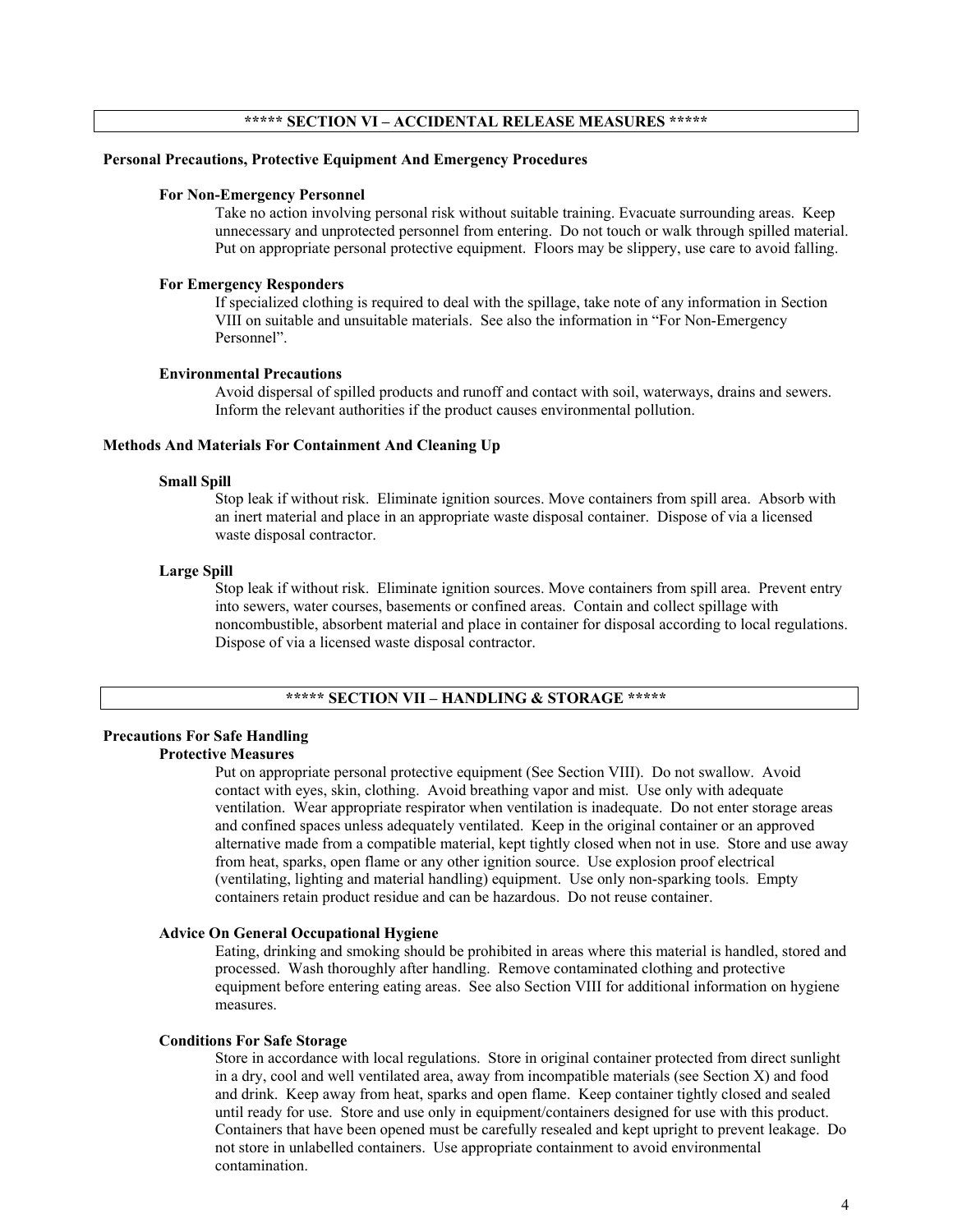## **\*\*\*\*\* SECTION VIII – EXPOSURE CONTROLS/PERSONAL PROTECTION \*\*\*\*\***

## **Exposure Limits**

| <b>Ingredient Name</b>         | <b>Exposure Limits</b>                                       |                                                                                    |
|--------------------------------|--------------------------------------------------------------|------------------------------------------------------------------------------------|
| Highly Refined Petroleum Oil * | ACGIH TLV-TWA<br>NIOSH STEL<br>NIOSH TWA<br>OSHA PEL-Ceiling | 5 mg/m3 As Mist; 8 Hours<br>10 mg/m3 As Mist<br>5 mg/m3 As Mist<br>5 mg/m3 as Mist |
| Chloro-alkanes, C14-C16        | Not established                                              |                                                                                    |
| Sulfonic Acids, Sodium Salt    | Not established                                              |                                                                                    |

\* Hazardous only if misted

## **Appropriate Engineering Controls**

Provide exhaust ventilation or other engineering controls to keep the relevant airborne concentrations below their respective occupational exposure limits.

## **Hygiene Measures**

Wash hands, forearms and face thoroughly after handling chemical products and before eating, smoking or using the lavatory as well as at the end of the work period. Wash contaminated clothing before reusing.

#### **Respiratory Protection**

A NIOSH/MSHA approved air purifying respirator with an organic vapor cartridge or canister may be necessary under certain circumstances where airborne concentrations are expected to exceed exposure limits.

## **Eye Protection**

Safety glasses equipped with side shields in conjunction with a face shield are recommended in industrial settings.

## **Skin Protection**

Wear impervious protective gloves. Wear protective gear as needed - apron, suit, boots.

|  |  |  |  | ***** SECTION IX – PHYSICAL & CHEMICAL PROPERTIES ***** |  |
|--|--|--|--|---------------------------------------------------------|--|
|--|--|--|--|---------------------------------------------------------|--|

## **Appearance**

| <b>Physical State</b>                                                | Liquid             |
|----------------------------------------------------------------------|--------------------|
| Color                                                                | Amber              |
| Odor                                                                 | Mild hydrocarbon   |
| <b>Odor Threshold</b>                                                | Not available      |
| Ph.<br><b>Melting Point</b><br><b>Freezing Point</b><br>(Pour Point) | None<br>0 F<br>0 F |
| <b>Initial Boiling Point</b>                                         | $>600$ F           |
| <b>Boiling Range</b>                                                 | $>600$ F           |
| <b>Drop Point</b>                                                    | Not applicable     |
| <b>Flash Point</b>                                                   | >390               |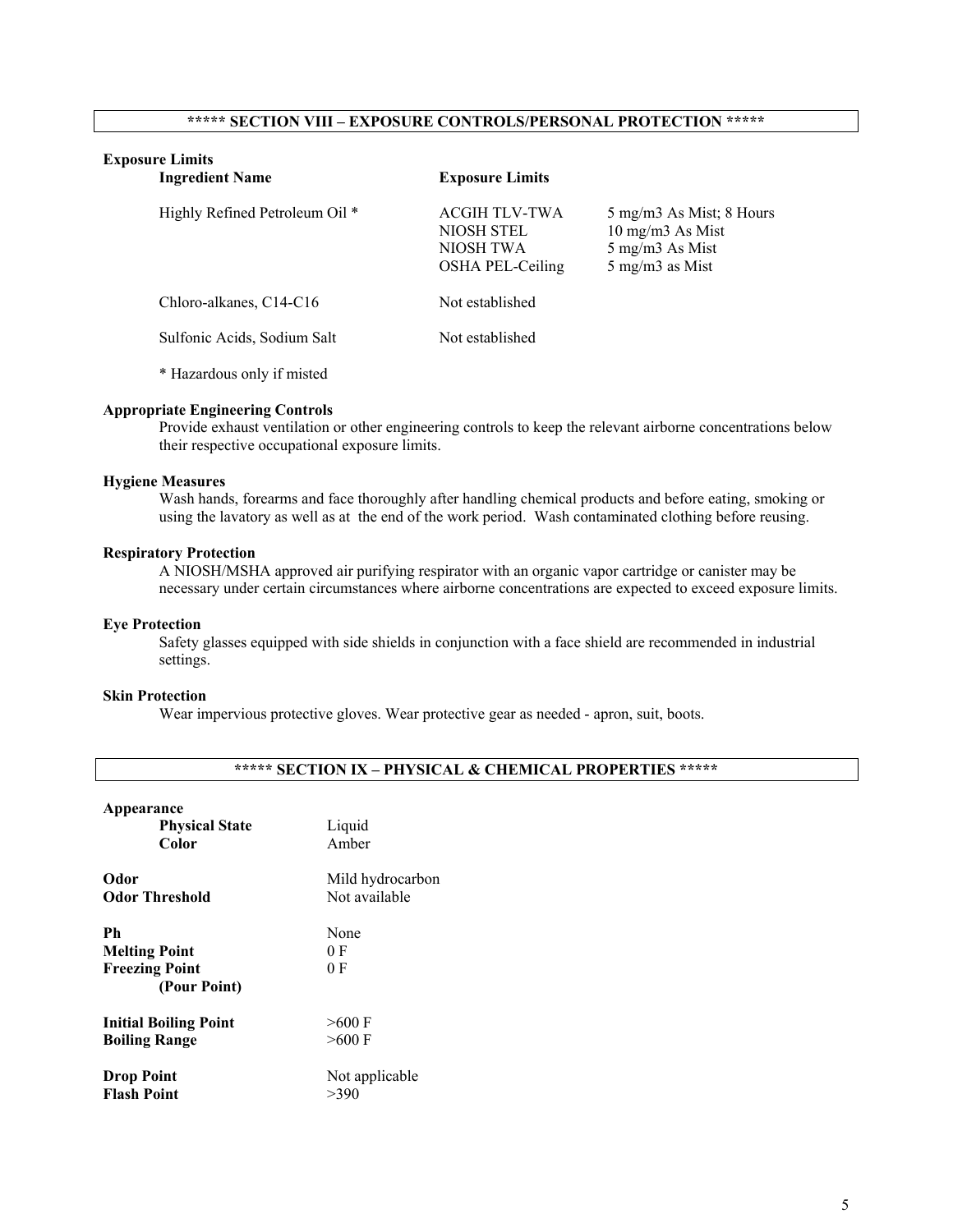## **\*\*\*\*\* SECTION IX – PHYSICAL & CHEMICAL PROPERTIES (continued) \*\*\*\*\***

| <b>Evaporation Rate</b><br><b>Explosive Limits</b> | Does not evaporate  |
|----------------------------------------------------|---------------------|
| Upper                                              | Not available       |
| Lower                                              | Not available       |
| <b>Vapor Pressure</b>                              | Not available       |
| <b>Vapor Density</b>                               | Not available       |
| <b>Specific Gravity</b>                            | 0.9                 |
| <b>Density</b>                                     | 7.5 Pounds/gallon   |
| Solubility                                         | Emulsifies in water |
| <b>Auto Ignition Temperature</b>                   | $>$ 600 F           |
| <b>Decomposition Temperature</b>                   | Not available       |
| <b>Viscosity</b>                                   | 250 SUS @ 100 F     |
| <b>Partition coefficient</b>                       | Not available       |
| (n-octanol/water)                                  |                     |
| <b>Volatile Organic Compounds</b>                  | $0\%$ , wt% (LVP)   |

## **\*\*\*\*\* SECTION X – STABILITY & REACTIVITY**

#### **Reactivity**

Not expected to be Explosive, Self-Reactive, Self-Heating, or an Organic Peroxide under US GHS definitions

#### **Chemical Stability**

This product is stable under normal conditions.

## **Possibility Of Hazardous Reactions**

Under normal conditions of storage and use, hazardous reactions will not occur.

## **Conditions To Avoid**

Avoid all possible sources of ignition (spark or flame). Do not pressurize, cut, weld, braze, solder, drill, grind or expose containers to heat or sources of ignition. Do not allow vapor to accumulate in low or confined areas.

#### **Incompatible Materials**

Reactive or incompatible with the following materials: Strong oxidizing agents.

## **Hazardous Decomposition Products**

Oxides of carbon and sulfur. Hydrogen chloride.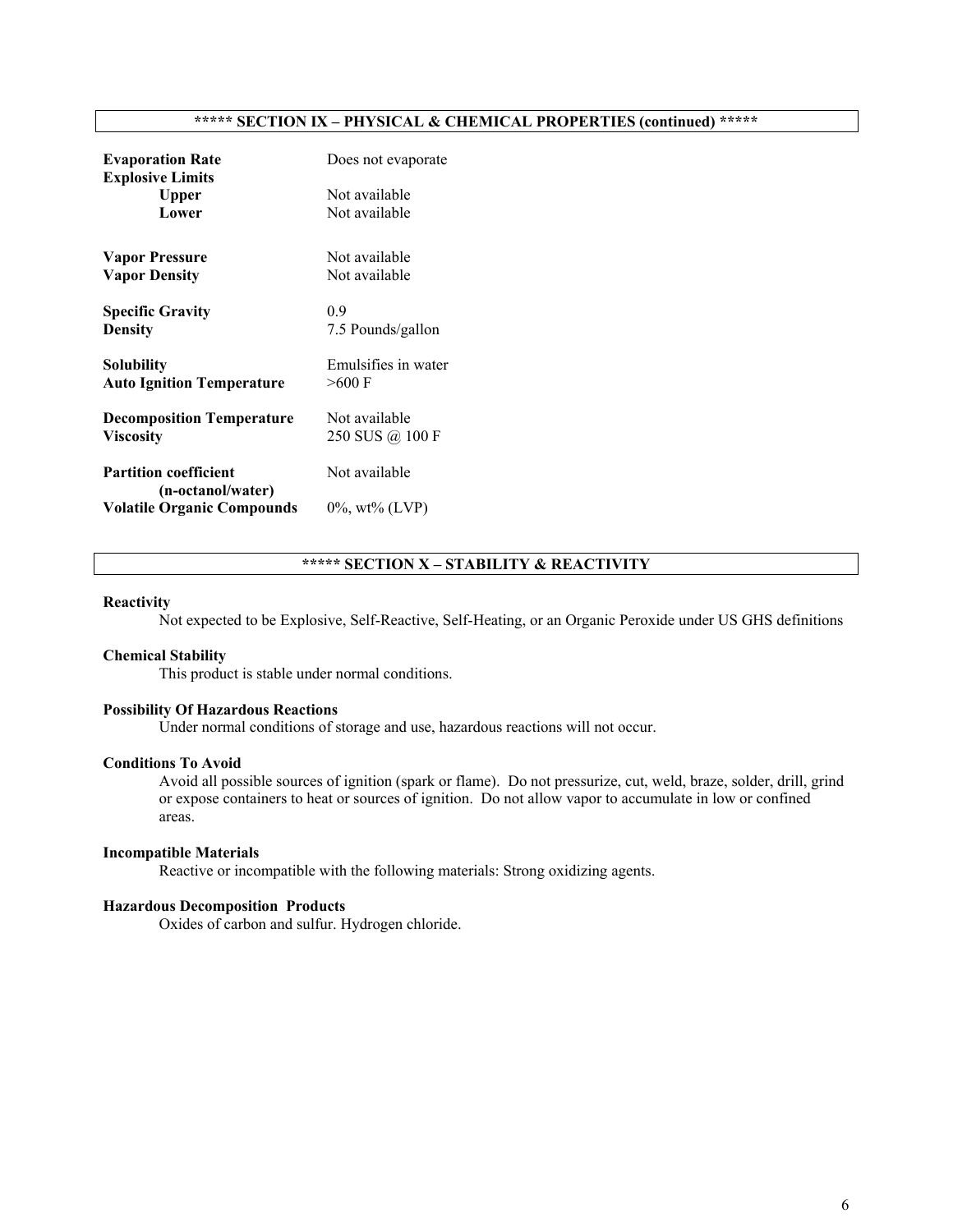# **\*\*\*\*\* SECTION XI – TOXICOLOGICAL INFORMATION \*\*\*\*\***

| <b>Primary Routes Of Exposure:</b>                                    | Eye contact, Ingestion, Inhalation, Skin contact                                                                                                                                                                                                                 |
|-----------------------------------------------------------------------|------------------------------------------------------------------------------------------------------------------------------------------------------------------------------------------------------------------------------------------------------------------|
| <b>Acute Toxicity:</b>                                                | Acute Toxicity – Category 4                                                                                                                                                                                                                                      |
| <b>Information On Toxicological Effects - Effects Of Overexposure</b> |                                                                                                                                                                                                                                                                  |
| <b>Inhalation</b>                                                     | Vapors can cause irritation of the respiratory tract. High concentrations<br>can cause headache, nausea, weakness, lightheadedness, and stupor (CNS<br>depression).                                                                                              |
| <b>Skin Contact</b>                                                   | Causes mild skin irritation. Prolonged or repeated contact can result in<br>defatting and drying of the skin which may result in skin irritation and<br>dermatitis (rash). Personnel with pre-existing skin disorders should avoid<br>contact with this product. |
| <b>Eye Contact</b>                                                    | Contact with the eye causes irritation. May cause tearing, redness<br>and discomfort.                                                                                                                                                                            |
| Ingestion                                                             | This material may be harmful or fatal if swallowed or liquid is aspirated<br>into lungs. Ingestion may cause gastrointestinal tract irritation. May cause<br>diarrhea.                                                                                           |
| <b>Chronic Hazards</b>                                                | Defatting of the skin.                                                                                                                                                                                                                                           |
| Sensitization<br><b>Respiratory</b>                                   | Not classified                                                                                                                                                                                                                                                   |
| <b>Skin Sensitization</b>                                             | Not classified                                                                                                                                                                                                                                                   |
| <b>Germ Cell Mutagenicity</b>                                         | Non-mutagenic based on Modified Ames Assay                                                                                                                                                                                                                       |
| Carcinogenicity                                                       | Meets EU requirement of less than $3\%$ (w/w) DMSO extract for total<br>polycyclic aromatic compound (PAC) using IP 346. This product is not<br>listed as a carcinogen by IARC, OSHA, NTP.                                                                       |
| <b>Fertility Effects</b>                                              | May cause harm to breast-fed babies                                                                                                                                                                                                                              |
| <b>Specific Target Organ Toxicity</b><br><b>Single Exposure</b>       | Not classified                                                                                                                                                                                                                                                   |
| <b>Repeated Exposure</b>                                              | Not classified                                                                                                                                                                                                                                                   |
| <b>Aspiration Hazard</b>                                              | Not classified                                                                                                                                                                                                                                                   |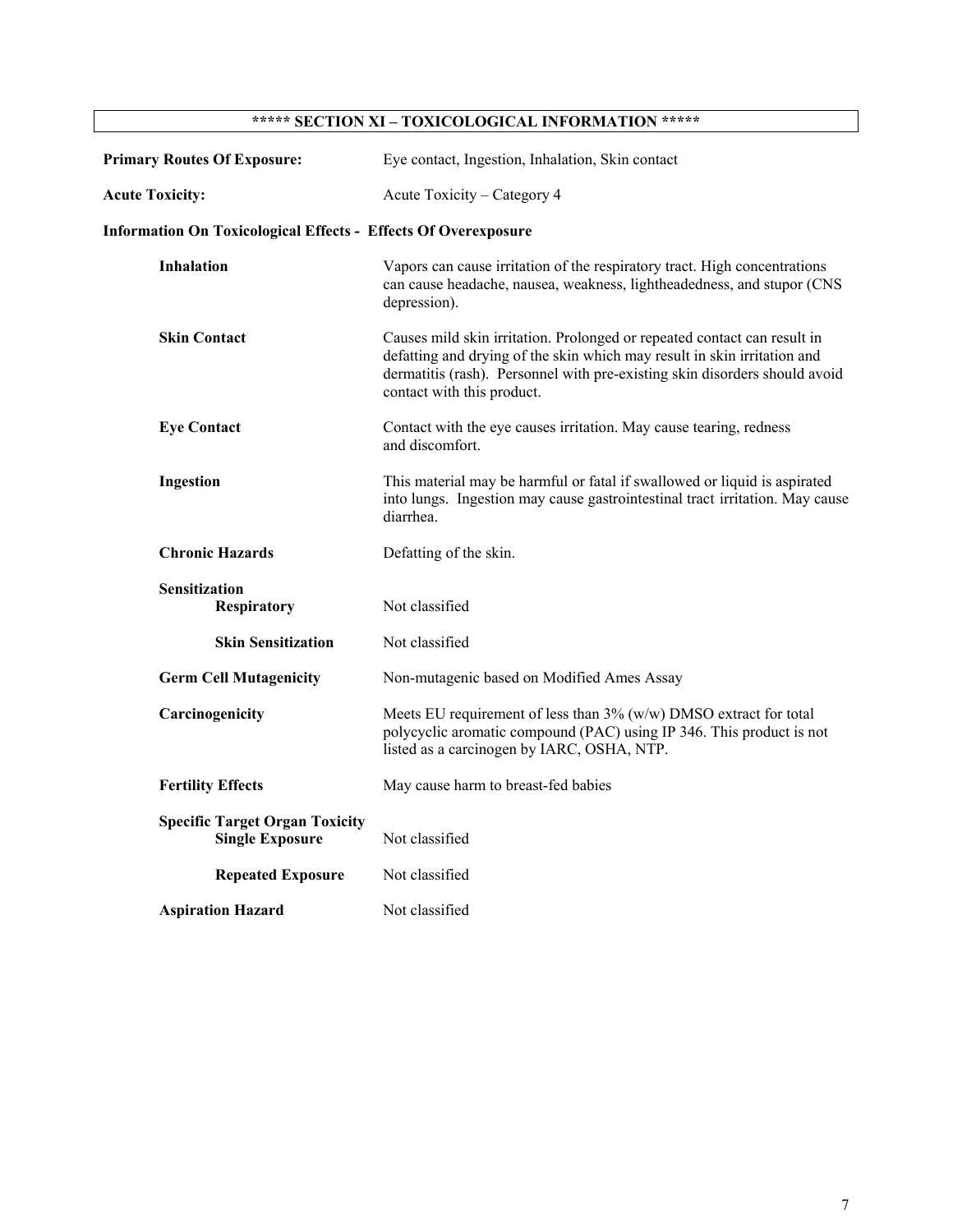## **\*\*\*\*\* SECTION XII – ECOLOGICAL INFORMATION \*\*\*\*\***

#### **Ecotoxicity**

Not available

## **Persistence & Degradability**

Not available

## **Bioaccumulative Potential**

Not available

**Mobility In Soil** Not available

## **Other Adverse Effects**

Very toxic to aquatic life with long lasting effects.

## **\*\*\*\*\* SECTION XIII – DISPOSAL CONSIDERATIONS \*\*\*\*\***

## **Disposal Methods**

Waste generation should be avoided or minimized wherever possible. Dispose of in accordance with federal, state, and local regulations. After the container has been emptied, it may contain hazardous residues. Avoid sparks and open flame. Do not cut, puncture, or weld on or near the container. Do not reuse the container for any purpose until properly reconditioned.

### **RCRA Classification**

Not a hazardous waste

## **\*\*\*\*\* SECTION XIV – TRANSPORT INFORMATION \*\*\*\*\***

## **DOT**

UN# Not regulated

**Description** Petroleum oil, nos

**Transport Hazard class** None

Packing Group None